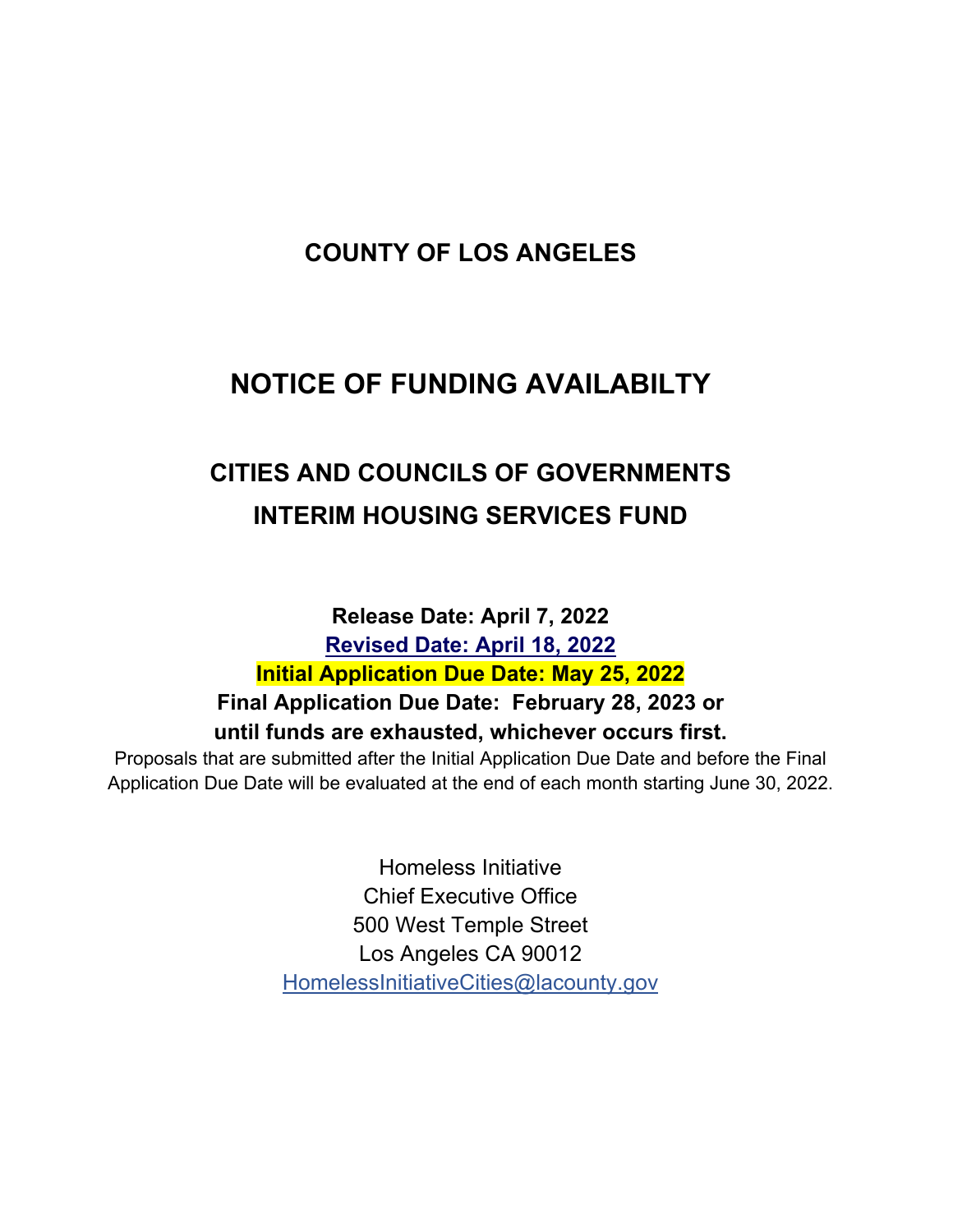## **Table of Contents**

## **Cities and Councils of Governments Interim Housing Services Fund (CCOGIHS Fund)**

- **I. Notice Of Funding Availability**
- **II. Los Angeles County Chief Executive Office Homeless Initiative**
- **III. Eligible Applicants**

## **IV. Program Requirements**

- A. Program Outcomes
- B. Eligible Uses
- C. Ineligible Uses
- D. Scope Of Proposed Projects
- E. Monitoring, Documentation And Reporting

## **V. Funding Prioritization**

## **VI. Proposal Submission**

- A. Pre-Submission Engagement Session
- B. Proposal Submission Instructions
- C. Application and Funding Timeline

**EXHIBIT I: CCOGIHS Fund Description of Services Exhibit II: CCOGIHS Fund Application Template Exhibit III: CCOGIHS Fund Budget Template**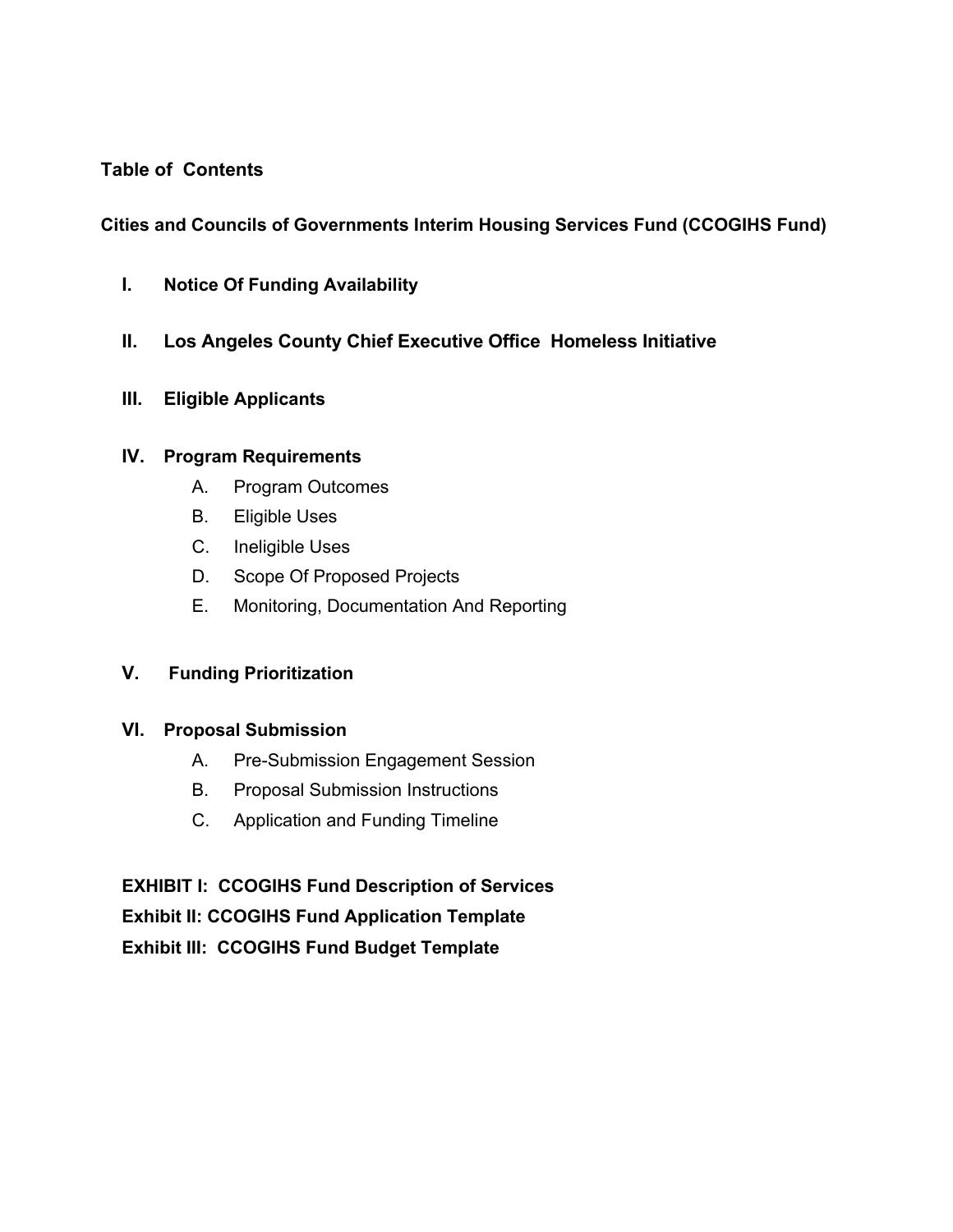## **I. NOTICE OF FUNDING AVAILABILITY**

The Los Angeles County ("County") Board of Supervisors ("Board") recognizes the importance of supporting cities and Councils of Governments ("COGs") across the County to strengthen the region's homeless housing and services system. As such, the Board directed the Chief Executive Office Homeless Initiative ("CEO-HI") to create a \$10 million Cities and Councils of Governments Interim Housing Services ("CCOGIHS") Fund to support services at interim housing projects located in local jurisdictions to create a pathway for people experiencing homelessness ("PEH") to secure permanent housing.

The County will be allocated State of California Homeless Housing, Assistance, and Prevention Program Round 3 ("HHAP 3") funding. HHAP 3 provides flexible block grant funds to Continuums of Care, large cities with populations of 300,000 and above, and counties to build on the regional coordination created through previous California Homeless Coordinating and Financing Council grant funding and supports local jurisdictions in their unified regional responses to reduce and end homelessness. On November 2, 2021 the Board approved allocating \$10 million of the County's HHAP 3 funds to the CCOGIHS Fund.

The CCOGIHS Fund will be used to provide grants to cities and COGS in the County that are in need of financial support to provide services at interim housing sites. CCOGIHS Funds must be expended by June 30, 2024.

## **I. LOS ANGELES COUNTY CHIEF EXECUTIVE OFFICE HOMELESS INITIATIVE**

The Chief Executive Office (CEO) Homeless Initiative (HI) is the central coordinating body for the County's efforts related to homelessness and it directs, oversees, and evaluates the implementation of strategies approved by the Board of Supervisors to combat homelessness. CEO-HI will administer the CCOGIHS Fund. More information about CEO-HI can be found at https://homeless.lacounty.gov/.

## **II. ELIGIBILE APPLICANTS**

All cities and COGs within the County of Los Angeles that do not directly receive State HHAP funds are eligible to apply. Eligible applicants may apply jointly with one or more eligible applicants.

The cities of Glendale, Long Beach, Los Angeles and Pasadena receive direct HHAP awards and are not eligible to apply for CCOGIHS Funds.

Applicants must be able to meet all HHAP Round 3 requirements to be considered for CCOGIHS Funds. HHAP requirements may be viewed at https://bcsh.ca.gov/calich/hhap\_program.html.

## **III. PROGRAM REQUIREMENTS**

Consistent with HHAP Round 3 requirements, the proposed programs must meet the below requirements.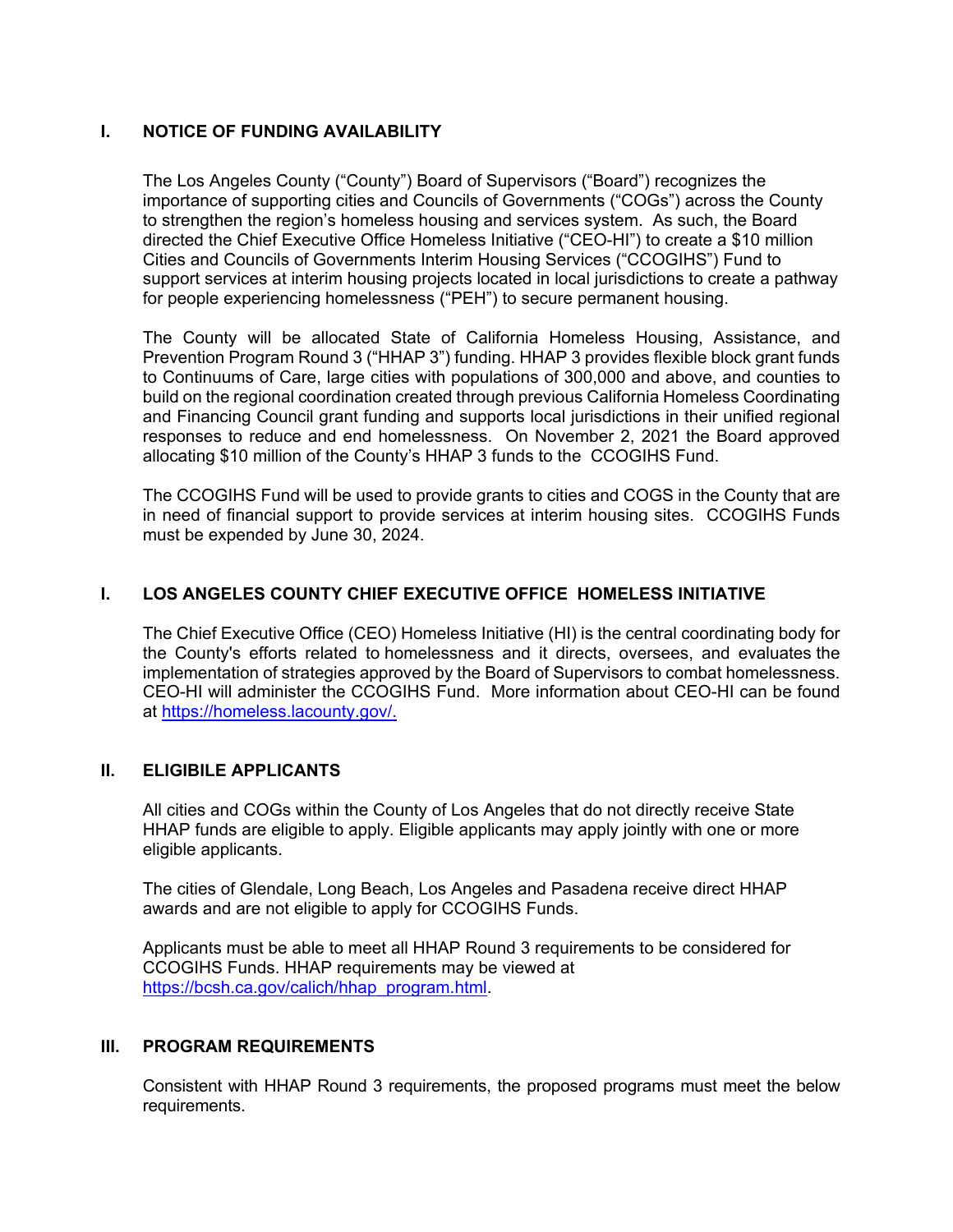## **A. Program Outcomes**

Consistent with Health and Safety Code Section 50220.7(b)(3)(C)(i), the outcome goals must set definitive metrics for achieving the following:

- 1. Reducing the number of persons experiencing homelessness;
- 2. Increasing the number of people exiting homelessness into permanent housing;
- 3. Reducing the number of persons who return to homelessness after exiting homelessness to permanent housing;
- 4. Homeless Management Information System trackable data goals related to the outcome goals listed above as they apply to underserved populations and populations disproportionately impacted by homelessness.

## **B. Eligible Uses:**

Consistent with Health and Safety Code Section 50220.7(e)(2), applicants may apply for funding to expand or develop local interim housing capacity to address homelessness and move PEH into permanent housing. Programs and activities must be based on evidence-based solutions that prevent, reduce and end homelessness.

Examples of eligible uses include:

- 1. Operating Cost such as:
	- Client food cost
	- Space Cost
	- **•** Utilities
	- Maintenance/Repair
	- Security
	- Restrooms and Showers
- 2. Supportive Services such as:
	- 24-hour bed availability
	- Housing navigation
	- Residential supervisor
	- Crisis intervention
	- Problem solving
	- Housing placement

## **C. Ineligible Uses:**

The following are NOT eligible for reimbursement:

- Supplantation of existing local funds
- Capital-related costs
- Activities in violation of any law
- Activities not consistent with the intent of HHAP 3 or CCOGIHS Funds
- Activities not consistent with the eligible uses identified in Health and Safety Code Section 50220.7, subdivision(e)(2).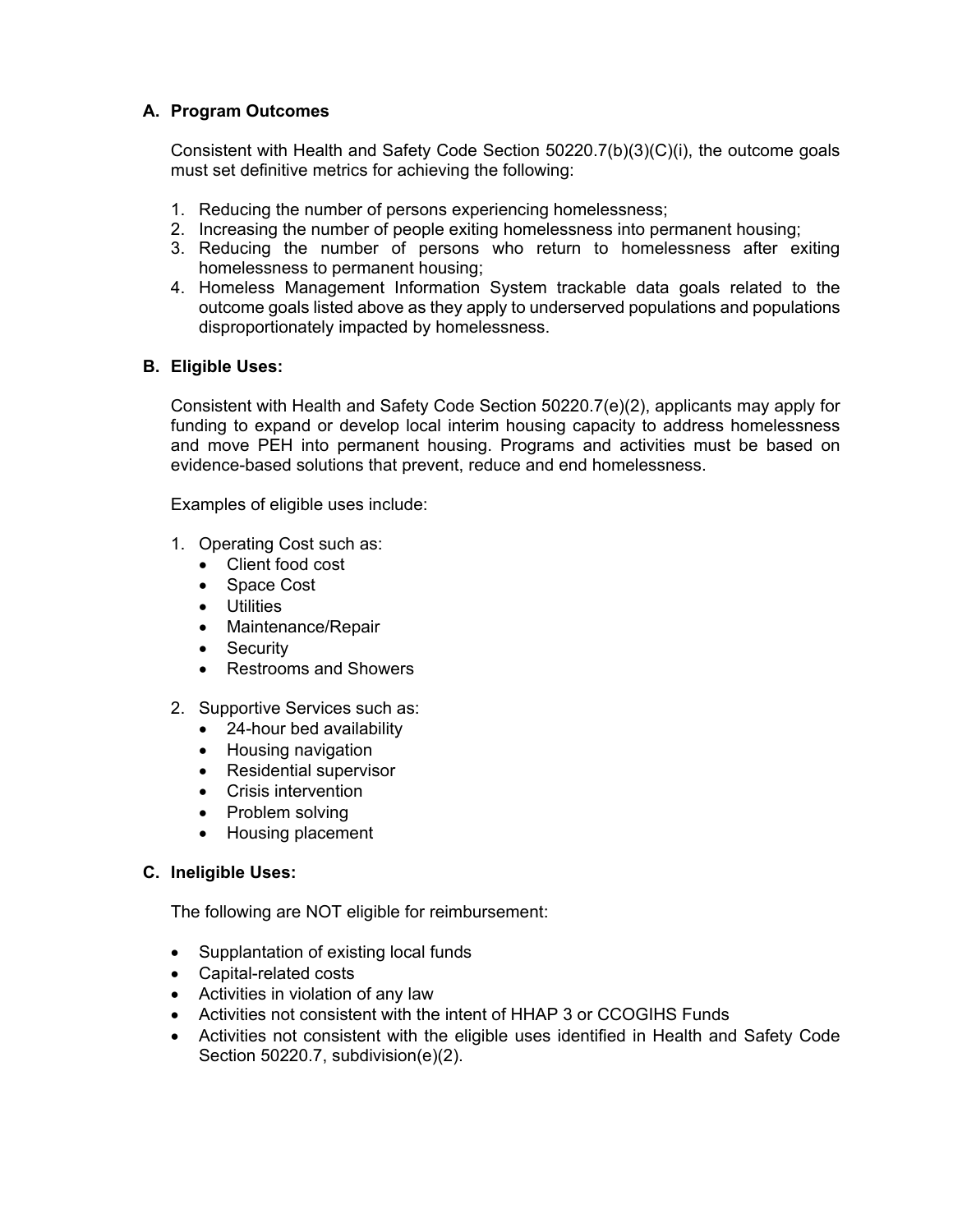## **D. Scope of Proposed Projects**

CCOGIHS Fund recipients must be willing and capable of providing the services detailed herein. CCOGIHS Fund recipients must also be able to provide the full scope of interim housing services listed in Exhibit I (Description of Services) either as a single entity, joint venture, or consortium of entities. CCOGIHS Funds must be fully expended by June 30, 2024.

1. Interim Housing Overview

Interim housing provides a safe, low-barrier, housing first, housing-focused, and supportive twenty-four (24) hour housing to PEH, while they are working on locating, applying to, and obtaining their permanent housing.

- 2. Target Client Population
	- a. Individuals and families who are experiencing homelessness. Participants must be determined to be homeless Categories 1 and 4 according to the U.S. Department of Housing and Urban Development's Final Rule on "Defining Homeless" (24 CFR parts 91, 576 and 578) or would be experiencing homelessness upon exiting an institution.
	- b. Local preference is allowed. Interim housing beds may be prioritized, but not be restricted, to serve clients within city/COG boundaries. The County homeless system has primarily taken a regional funding approach in addressing homelessness on a Service Planning Area level. CCOGIHS recipients are required to coordinate with CEO-HI, or designee, on a procedure to make beds available regionally when occupancy falls below 95%.
	- c. To allow cities to prioritize their constituents without diverting resources from the region as a whole, the below prioritization process may be employed:
		- $\bullet$  Pre-site opening Develop a by-name list of eligible clients within the city to ensure that a queue of clients is prepared to enter the interim housing upon opening.
		- Post-site opening
			- $\circ$  Fill interim housing beds utilizing the city's by-name list to the extent possible.
			- $\circ$  Any remaining vacant beds must be prioritized in the following order:
				- Other clients located in the city, but not on the by-name list
				- Clients experiencing homelessness in the sub-SPA region, if applicable
				- Clients experiencing homelessness in the SPA
				- Turnover beds shall be allocated utilizing the same prioritization approach
				- Beds may not be kept vacant in order to house a City or COG PEH.
- 3. Interim Housing Bed Rate

The CCOGIHS Fund will fund a maximum of \$80 per bed per day. Cities and COGs will need to provide/secure funding for any costs above this amount.

- 4. Performance Targets
	- a. A minimum of 40% of program participants must exit to permanent housing at time of program exit.
	- b. Interim housing site must maintain an overall 95% bed occupancy rate for each month of operation beginning 30 days after the CCOGIHS funded beds are opened.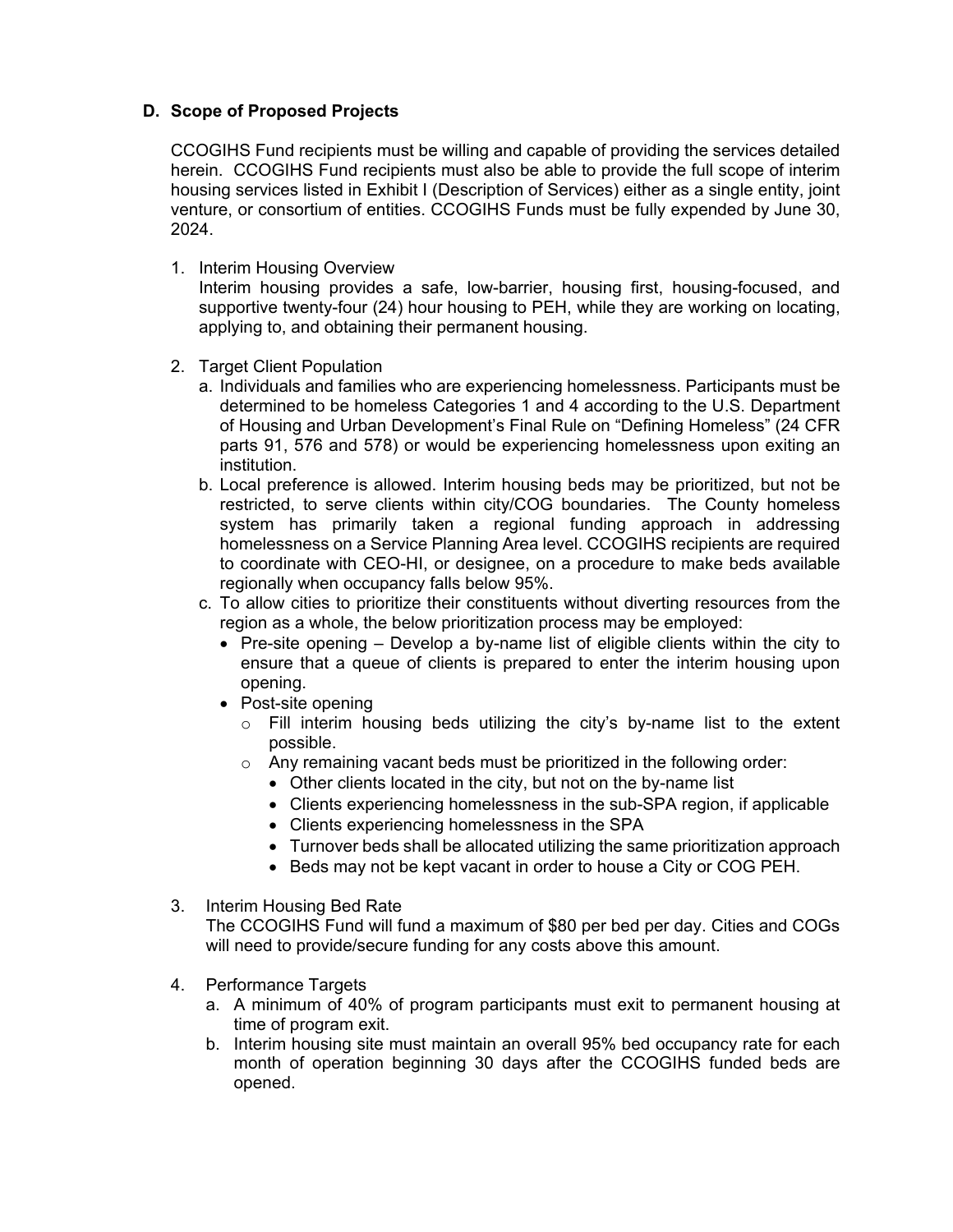## **E. Monitoring, Documentation and Reporting**

All CCOGIHS Fund recipients must be able to demonstrate that the funds were expended for eligible uses to benefit members of the target population.

The following must be reported to the County:

- 1. Specific uses and expenditures of any program funds broken out by eligible uses listed;
- 2. Number of individuals and families served, including demographic information, including, but not limited to: race/ethnicity, age, gender and LGBTQIA+ status, as available;
- 3. Types of housing assistance provided, broken out by the number of individuals;
- 4. Outcome data for all individuals served including number and type of exits from interim housing (exit to housing by housing type such as permanent housing, exit to institution-by-institution type, exit to interim housing settings, exit destination unknown, etc.).
- 5. The number of individual exits to permanent housing from interim housing resulting from this funding
- 6. Partnerships among entities that supported the implementation of the proposed project; and,
- 7. Equity goals and outcomes measures to ensure racial and gender equity in service delivery and housing placements, and changes to procurement or other means of affirming racial and ethnic groups that are overrepresented among residents experiencing homelessness have equitable access to housing and services.

A monthly reporting template that captures the above data elements will be included in the CCOGIHS contract with entity that is awarded funding. This report may be submitted along with monthly invoices.

## **IV. FUNDING PRIORITIZATION**

The funding prioritizations will include, but not be limited to:

- 1. Project with high level of readiness that can be operable by July 2022.
- 2. Projects that prioritize racial equity by establishing performance, service delivery, and outcome metrics for achieving equitable service provision and results for Black / African American, Native American / American Indian, Latino/a/x, Asian, Pacific Islander / Native Hawaiian, and other People of Color disproportionately impacted by homelessness and COVID-19.
- 3. Projects that establish a mechanism for people with lived experience of homelessness to have meaningful and purposeful opportunities to inform and shape all levels of planning and implementation, including through opportunities to hire people with lived experience.
- 4. Projects that have matching contributions (financial and/or in-kind).
- 5. Projects that have a multi-year operational plan.
- 6. Projects that directly link clients to permanent housing exits, i.e., demonstrate a direct pathway to permanent housing via efforts such as rapid re-housing, matching Housing Choice Vouchers/Emergency Housing Voucher clients to scattered site housing, master leasing, etc.
- 7. Projects that support expansion in the permanent housing capacity, i.e., supporting the development of new permanent supportive housing within the city/COG and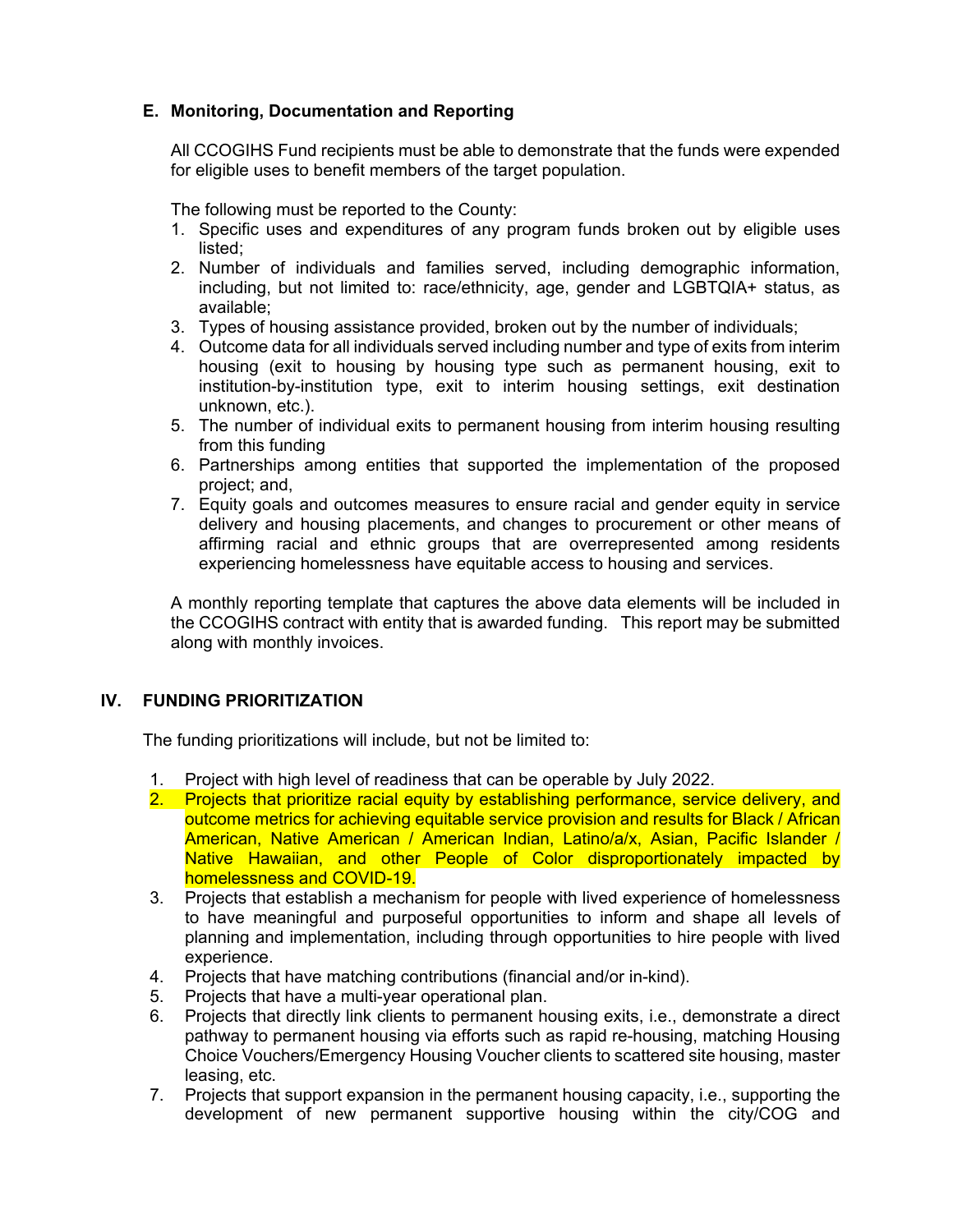collaborating with property owners within the city/COG to secure scattered site units and master leases for PEH.

## **V. PROPOSAL SUBMISSION**

#### **A. Pre-Submission Engagement Session**

Applicants must engage with CEO-HI on their proposed project including outcome goals before submitting an application. In these engagement sessions, CEO-HI staff will discuss with the applicant their project proposal and outcome goals. CEO-HI will provide initial feedback on specific aspects of the plan and goals. Please email HomelessInitiativeCities@lacounty.gov to schedule an engagement session.

#### **B. Proposal Submission Instructions**

Please submit your proposals electronically by emailing HomelessInitiativeCities@lacounty.gov. Use the following format in the subject line: *CCOGIHS Fund Proposal – City of XXX* or XXX COG.

Required documents include:

- 1. A signed cover letter on letter head from the sponsoring city or COG indicating its support for the proposed project
- 2. Completed Application form (Exhibit II)
- 3. Completed budget template (Exhibit III)
- 4. Site Control Documentation fully executed lease or proof of ownership. If the project is a planned site, other documents that are used for real estate transactions may suffice
- 5. A current Temporary/Certificate of Occupancy that indicates appropriate use. If the project is a planned site, it must be submitted prior to the contract execution.
- 6. Copy of a valid Fire Department Permit for the proposed building use. If the project is a planned site, it must be submitted prior to the contract execution.

## **C. Application and Fund Timeline**

| April 7, 2022    | Announcement of funding opportunity and release of application          |
|------------------|-------------------------------------------------------------------------|
|                  | Templates                                                               |
| April 13, 2022 - | Engagement with CEO-HI staff                                            |
| May 18, 2022     |                                                                         |
| May 25, 2022     | Initial Applications due date $-1st$ cutoff deadline                    |
| February 28,     | Final application due date or until funds are exhausted, whichever      |
| 2023             | occurs first.                                                           |
|                  | Proposals that are submitted after the Initial Application Due Date and |
|                  | before the Final Application Due Date will be evaluated at the end of   |
|                  | each month starting June 30, 2022.                                      |
| June 30, 2024    | CCOGIHS Funds must be expended.                                         |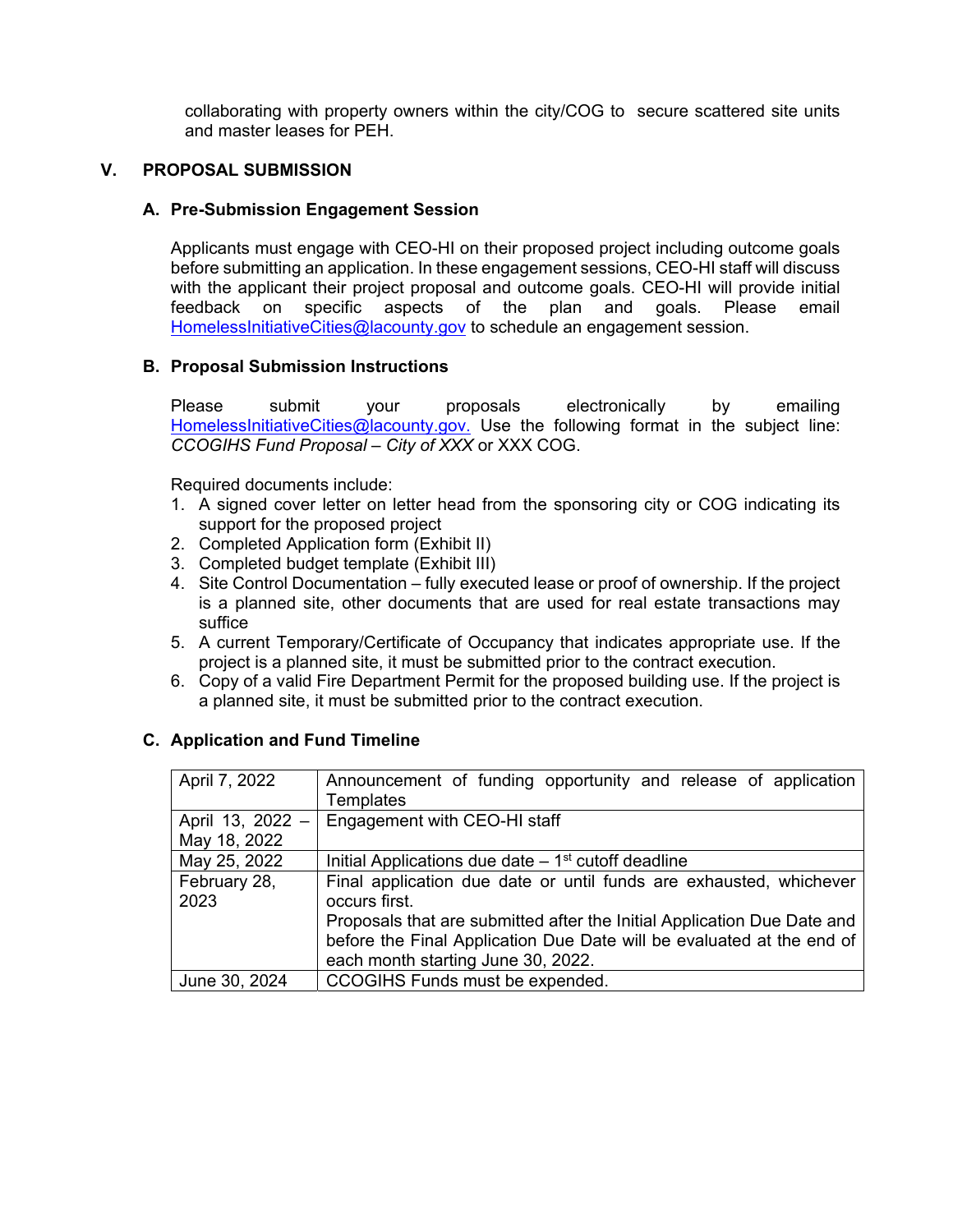## **CITIES AND COUNCILS OF GOVERNMENTS INTERIM HOUSING SERVICES FUND DESCRIPTION OF SERVICES**

The term "Grantee" shall apply to the County contractor (cities and COGs) operating interim housing or its sub-contractor that must fulfill the below scope of work.

## **A. Purpose**

Grantee shall provide a full range of interim housing services in accordance with Housing First and Trauma Informed Care principles to facilitate clients' exit to permanent housing.

For background information, refer to the below briefs that explain the foundational concepts of a homelessness response system:

- Housing First: A Core System Philosophy in LA's Homeless Services Delivery
- Trauma-Informed Care: A Core System Approach to the Los Angeles Homeless Services Delivery

## **B. Specific Tasks**

## **1. Coordinated Entry System**

- a. Use the Coordinated Entry System (CES) Interim Housing Program is an integral part of the CES, which was created to ensure consistent approaches for access to, and delivery of, services in Los Angeles County. Therefore, Interim Housing Programs must work in collaboration with the CES.
- b. Utilize the population-appropriate LA County CES Triage Tool to determine eligibility for and connection to the appropriate housing intervention.
- c. Grantee must document the participant's homeless status in the Homeless Management Information System (HMIS).

## **2. Supportive Services and Activities**

Grantees or contracted service provider providing housing services and assistance must provide those services specifically needed by, and requested by, each participant. Interim housing services are provided either directly by Grantee or through subcontracted services arrangements. Each participant must be individually assessed for the types of services needed. The services that must be provided are listed below but are not limited to this list.

- a. Direct Support Services
	- Twenty-four (24) hour bed availability
	- Housing Navigation (for participants not receiving Housing Navigation services from another program)
	- Case Management
	- Residential Supervision
	- Crisis Intervention and Conflict Resolution
	- Security (vendor or Grantee's employee)
	- Meals (three per day)
	- Restrooms and Showers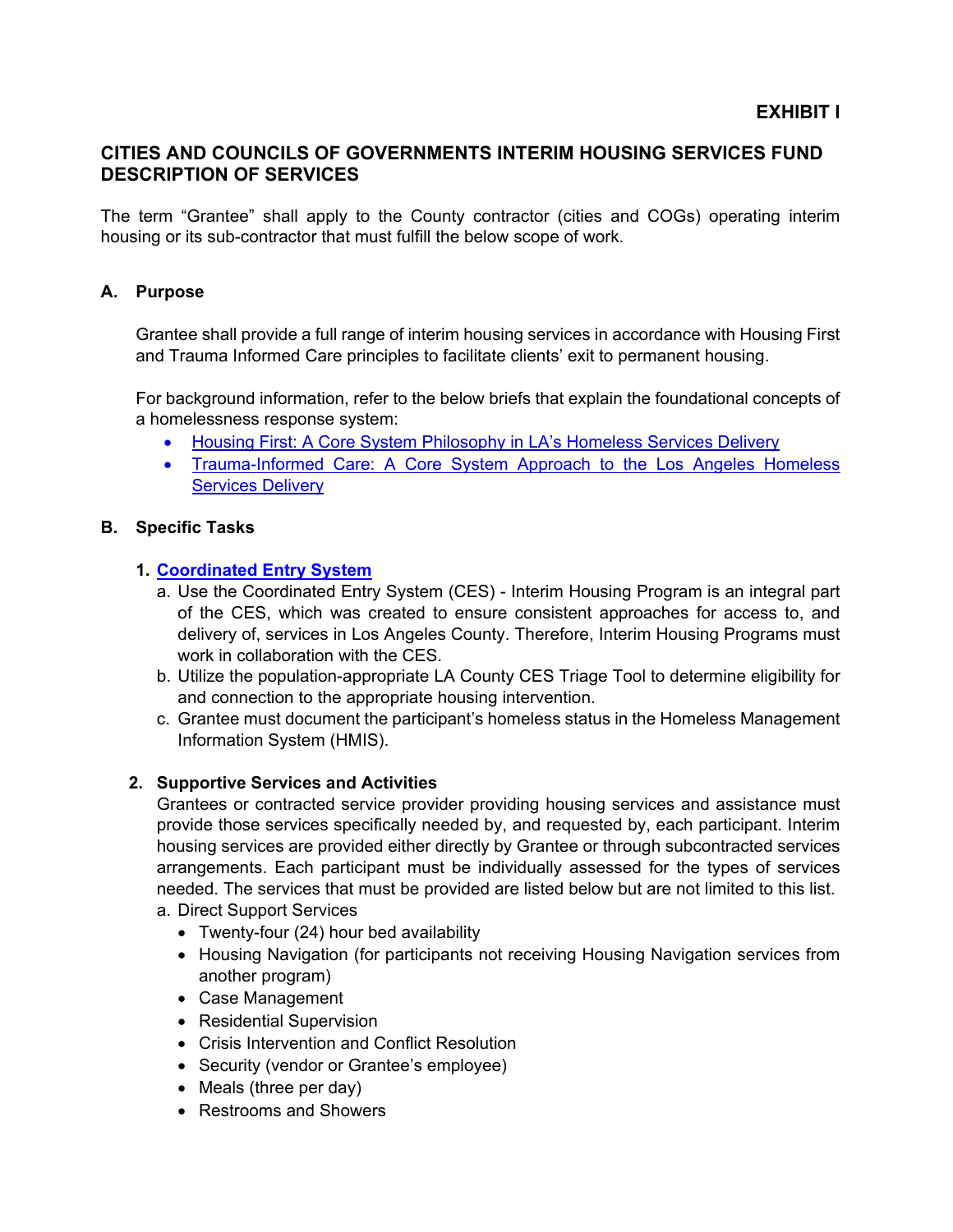## b. Problem Solving (aka Diversion)

The first conversation upon entry should be to assess for the possibility of Diversion so as to assist the person to self-resolve their housing and/or make reasonable efforts to reconnect with supportive family and/or friends who could temporarily or permanently house the participant, rather than reside in the interim housing.

- If resources are needed to successfully divert a person from entry into the homelessness system, a referral must immediately be made to a CES Diversion/Prevention program (when available) or a request can be made to use Problem Solving Assistance Funds.
- In order to identify other permanent housing options, Grantee should continue to have Problem Solving conversations with the participant while residing in interim housing.
- d. Program Intake: Grantee must allow for intake of new participants at least five (5) days a week during regular business hours and as long as beds are available. Local preference is allowed. Interim housing beds may be prioritized, but not be restricted, to serve clients within city/COG boundaries. Vacant beds will be made available regionally.

## **3. Case Management**

Housing-Focused Case Management Services are provided by interim housing staff to assist participants in moving forward in accessing permanent housing through referrals to housing programs (such as Rapid Re-Housing, Permanent Supportive Housing, affordable housing, etc.) The primary objective of Housing-Focused Case Management/ Support Services is to extend support to participants through an individualized case management relationship, that will ultimately translate to increased housing stability. This includes but is not limited to support with completing housing applications, accompanying the participant to housing appointments and/or leasing appointments, and other support associated with the housing placement process.

- a. Grantee must provide Housing-Focused Case Management that is offered in accordance with Housing First and Trauma Informed Care principles, to assist the participant either to self-resolve their housing Interim and/or be connected to a permanent housing provider.
- b. Grantee must document the content and outcome of case management meetings with participants as case notes under the designated program in HMIS.
- c. To maintain the momentum of participants' progress towards obtaining permanent housing, the Grantee must offer case management services to each participant at least two (2) times per month. The frequency of how often case management services is offered to each participant can be increased depending on need and availability. All efforts on behalf of the Grantee to engage a participant in case management services should be documented in HMIS as well as the response from the participant.
- d. Case Management Ratio: Grantees are recommended to maintain a ratio of at least one (1) staff to every twenty-five (25) participants for optimal service delivery.
- e. Caseloads should be determined through consultation between line and supervisory staff while examining the level of acuity/need, the amount of contact that is needed to successfully engage the household, and the length of time needed to meet participants where they reside.

## **4. Housing and Services Plan**

- a. Following intake and assessment, interim housing Case Managers must develop a Housing and Services Plan in coordination with the participant.
- b. Monthly Update: Case Managers are required to document the participant's progress towards achieving the goals established in their Housing and Services Plan as a case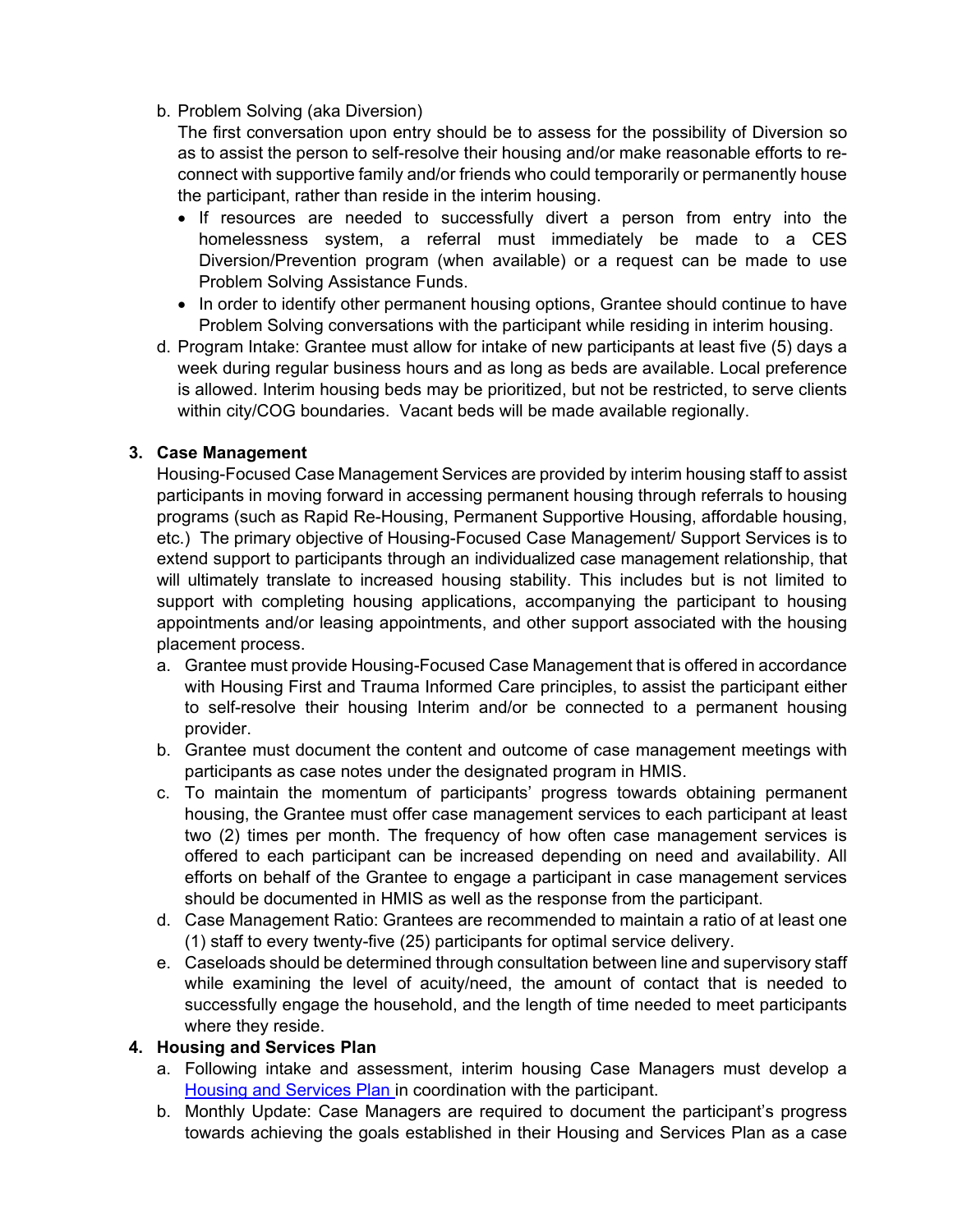note in HMIS at least one (1) time per month. All HSP goals must be referenced and the progress made on each goal must be provided within each monthly case note.

- c. Progress and engagement towards housing goals must be documented and reviewed every 90 days to remain eligible.
- d. Housing Navigation Services: If a participant is not assigned a Housing Navigator, Grantee must provide Housing Navigation services to participants to support their housing placement goals. Housing Navigation services may be provided on-site and may also require participants' to be accompanied to off-site appointments.
- e. Housing Navigation services must be focused on assisting the participant in identifying and accessing permanent housing, within their realistic budget, ideally within the initial ninety (90) days of their enrollment into the Interim Housing Program.
- f. Programs shall assist participants with a range of funded and leveraged activities that address the participants' goals (as stated in their Housing and Service Plans including but not limited to:
	- Assistance obtaining identification and other documents that are required for securing permanent housing.
	- Enrollment in eligible mainstream resources (Temporary Assistance for Needy Families, Social Security Disability Insurance and Supplemental Security Income, health insurance, public benefits, etc.)
	- Connections to substance abuse, mental health, physical health, employment and vocational, educational services, legal assistance, money management subsidized childcare, food resources as well as life skills coaching. Programs shall also make efforts to provide participants reasonable access to phone and transportation resources.
	- When a referral is made to any community service, case managers shall provide a warm handoff and a follow up to ensure the linkage has been made.

## **5. Exiting Participants**

Grantee must develop clear Policies and Procedures for exiting participants from the Interim Housing Program.

- a. Grantee must exit the participant from enrollment in interim housing when the following conditions are met:
	- Participant is successfully placed into permanent housing.
	- Participant relocates outside of Los Angeles County.
	- Participant is enrolled in another interim housing program or Transitional Housing Program.
	- Reunification services are utilized or the participant self-resolves their housing situation.
	- Participant is deemed a risk to the safety of the Grantee's staff, or other participants.
	- Participant will be hospitalized or incarcerated for seven consecutive days or more.
	- Participant that misses three (3) consecutive nights with unapproved absence (that is, upon missing check-in for the third night in a row). If the participant returns for services after being exited, efforts must be made to address the participant's needs and reenroll into interim housing.
- b. Grantee must NOT exit a Participant from interim housing for the following reasons: For missing check-in for two (2) consecutive nights (they can be exited if they fail to show on the 3<sup>rd</sup> night); Active substance use; Failure to have an income; Active health issues; Mental health conditions; Failure to abide by personal budget; Non-compliance with Housing and Services Plan; or Medication non-compliance."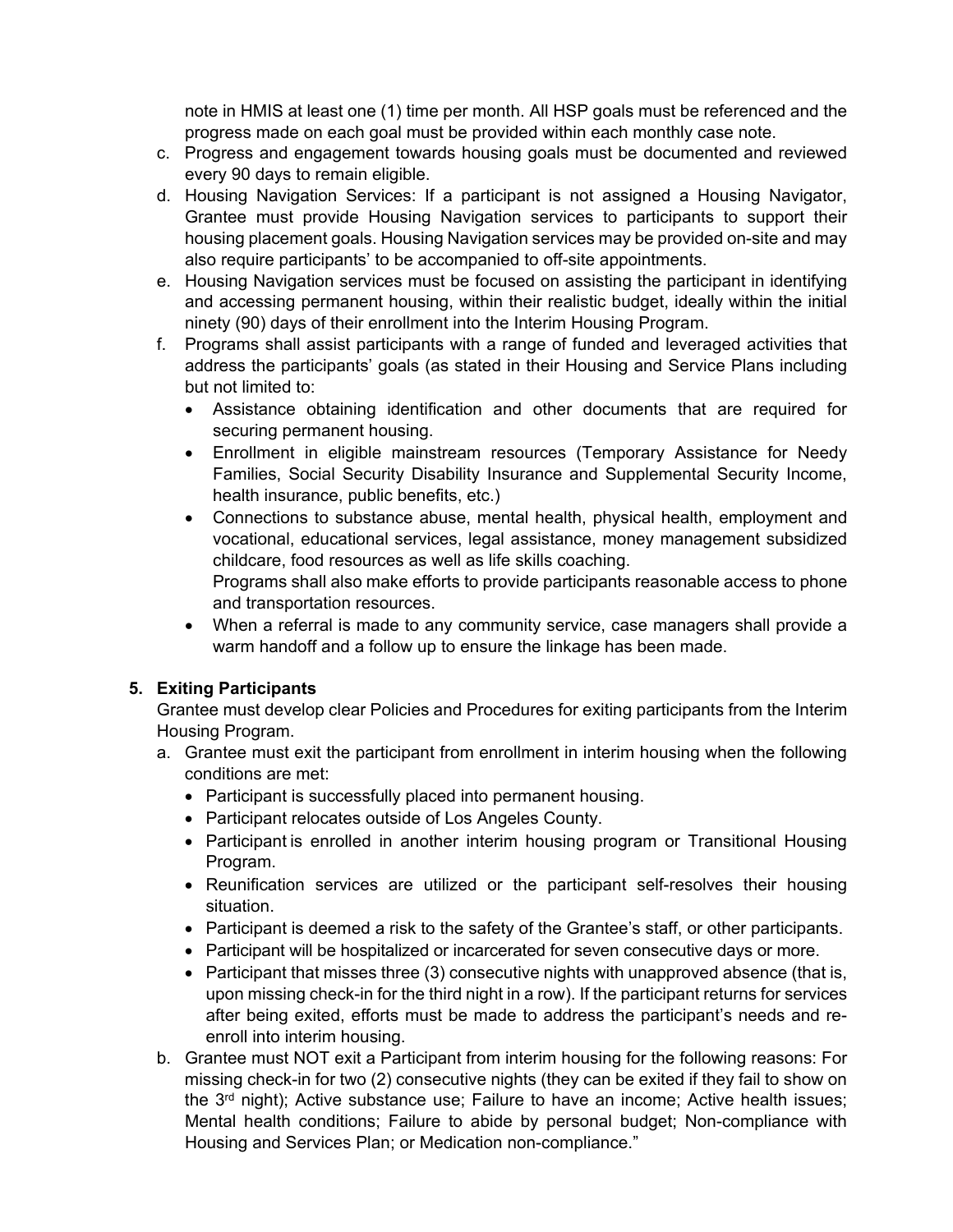- c. Grantee should re-enroll participants that have been exited due to unapproved absences if a bed is available.
- d. When the participant has been successfully linked to a permanent housing program, Grantee must work collaboratively with the Permanent Housing Provider to facilitate a quick and successful transition that is not disruptive to the participant.

## **6. Exit Plan**

Grantee must complete an Exit Summary Plan Form for all exited participants.

- a. Exit Plans for participants not entering Permanent Housing placement should include referrals and linkages to other interim housing resources, with a warm hand-off (i.e., documented transition between providers) that show a smooth transition from interim housing was made.
- b. Grantee must complete the program exit page in HMIS indicating where the participant has "exited to." "Unknown destination" entries in HMIS are to be discouraged. Exits must be entered in HMIS at the time of their exit. (If new information about a participant's exit destination becomes available after they've been exited from the program, Grantee should proceed with updating the exit destination on the program exit page in HMIS.)

## **7. HMIS Data Collection and Participation Requirement**

In order to provide well-coordinated support for households and manage the limited resources available in the CoC, Grantees must utilize HMIS to track Households served and the services provided.

Grantee will encourage all participants to sign the Consent to Share Protected Personal Information form, granting other CES providers access to their information. Status Update Assessments, including case notes on services provided to the participants, must be completed with twenty-four (24) hours of any reported change information.

## **8. Participant Master File**

Grantee must maintain a file for each participant that contains the following, but not limited to:

| Document                               | Guidance                                                  |  |  |  |
|----------------------------------------|-----------------------------------------------------------|--|--|--|
| Participant Identification             | Required                                                  |  |  |  |
| <b>Program Participation Guideline</b> | Required - Agency created form. Must be dated and         |  |  |  |
| Agreement form                         | signed by the participant and Grantee.                    |  |  |  |
| Grievance Procedure                    | Required - Agency created form.                           |  |  |  |
| Acknowledgement Form                   |                                                           |  |  |  |
| <b>LA CoC Homeless Certification</b>   | Required - See LAHSA Program Standards                    |  |  |  |
| Form and/ or required                  |                                                           |  |  |  |
| institutional documentation            |                                                           |  |  |  |
| Income Verification forms              | If collected, i.e., Department of Public Social Services, |  |  |  |
|                                        | Social Security Administration, pay-stubs, bank           |  |  |  |
|                                        | statements, etc.                                          |  |  |  |
| Housing and Services Form              | Required - Use LAHSA form and track the date the          |  |  |  |
|                                        | Housing Services Plan was completed in HMIS               |  |  |  |
| Monthly Service Update Form            | Optional - Use LAHSA form and track monthly in HMIS       |  |  |  |
| Case Notes                             | Required - Enter into HMIS                                |  |  |  |
| Incident Reports                       | Required                                                  |  |  |  |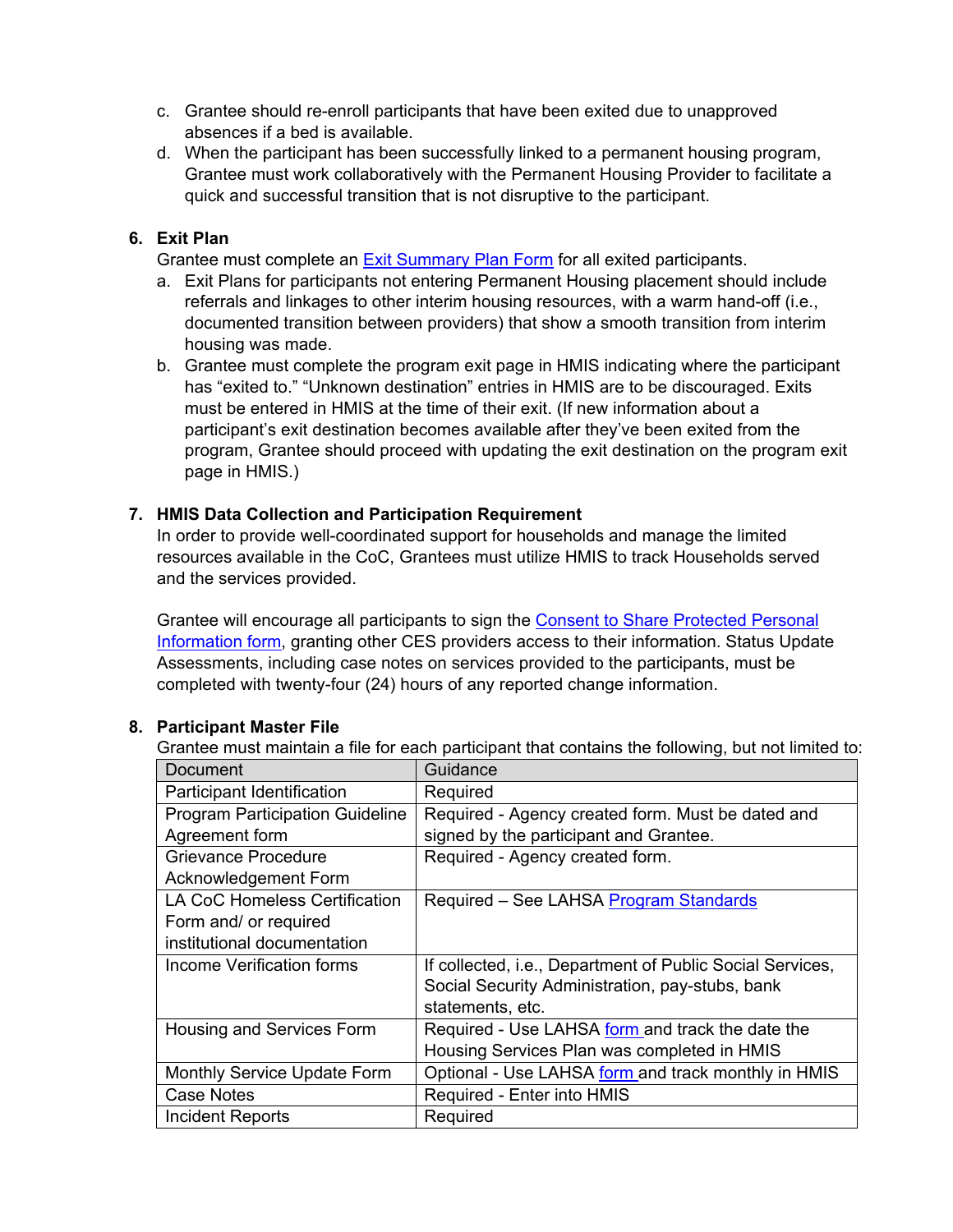| <b>Exit Summary Form, including</b> | Required- Use LAHSA approved forms when exiting            |
|-------------------------------------|------------------------------------------------------------|
| Reunification Certification Form    | participant from the program. Training may be viewed       |
| and Transportation Assistance       | <b>HERE.</b> If providers have not used HMIS, they will be |
| Request Form as appropriate.        | onboarded.                                                 |

## **9. Facility and Operations**

Grantee must operate the Interim Housing program 24/7.

- a. Grantees are permitted to prohibit the possession and/or use of weapons, alcohol, and/or illegal drugs on the site.
	- Grantees must, however, establish Harm Reduction policies, practices, and procedures designed to minimize negative consequences resulting from participants use or possession of contraband items as referenced above.
	- Harm Reduction is not intended to prevent the termination of a participant whose actions or behavior constitute a threat to the safety of participants and/or staff.
- b. Grantee must allow for in and out access of the interim housing between 6:00 AM and 10:00 PM and accommodate access for anyone who may have employment or other important scheduling needs outside of those designated hours. Operators are encouraged to implement quite hours and good-neighbor policies instead of curfews when appropriate.
- c. The facilities used to provide interim housing may provide beds or cots in a single-site facility with sleeping accommodations in multiple rooms or a congregate dormitory setting. Bunk beds are acceptable for use; however, Grantee must create policies and procedures addressing accessibility.
	- Grantee shall provide basic furnishings in the bedrooms and common areas of the facility.
	- Grantee must provide accommodations for mixed-gender and same-gender couples, as available. Variations to these requirements may exist between populations, consult population specific appendix.
- d. There must be a minimum of three (3) feet, or thirty-six (36) inches between the long side of adjacent beds or cots. The configuration of beds / cots in a dormitory or large room setting must include aisles that are sufficient in size and placement to facilitate ease of passage in the event that an emergency evacuation of the facility is necessary.
- e. The facilities must also provide, at a minimum, laundry facility (or provide participants with assistance connecting to laundromat services) so that they can wash their clothing.
- f. Storage: Grantee must provide each participant with access to storage for personal possessions which can be checked in and out during their time in the Interim Housing Program. Minimum storage must be the equivalent of a standard 12" x 12" x 12" locker. Additional storage must be made available as facility capacity allows.
- g. Interim Housing Programs shall provide participants access to showers, sinks and toilets. Access to showers, sinks and toilets shall be made available according to participant gender identity, in compliance with all applicable federal state and/or local mandates.
- h. Programs shall ensure that the facility is clean and complies with Department of Public Health Interim Housing Facilities Standards and all other applicable building, safety, and health codes. LAHSA's facility standards may be viewed **HERE**.

## **10. Personnel**

a. Grantee must ensure that all staff and volunteers that are contracted/hired to provide services specifically to transition age youth must be fingerprinted and pass a criminal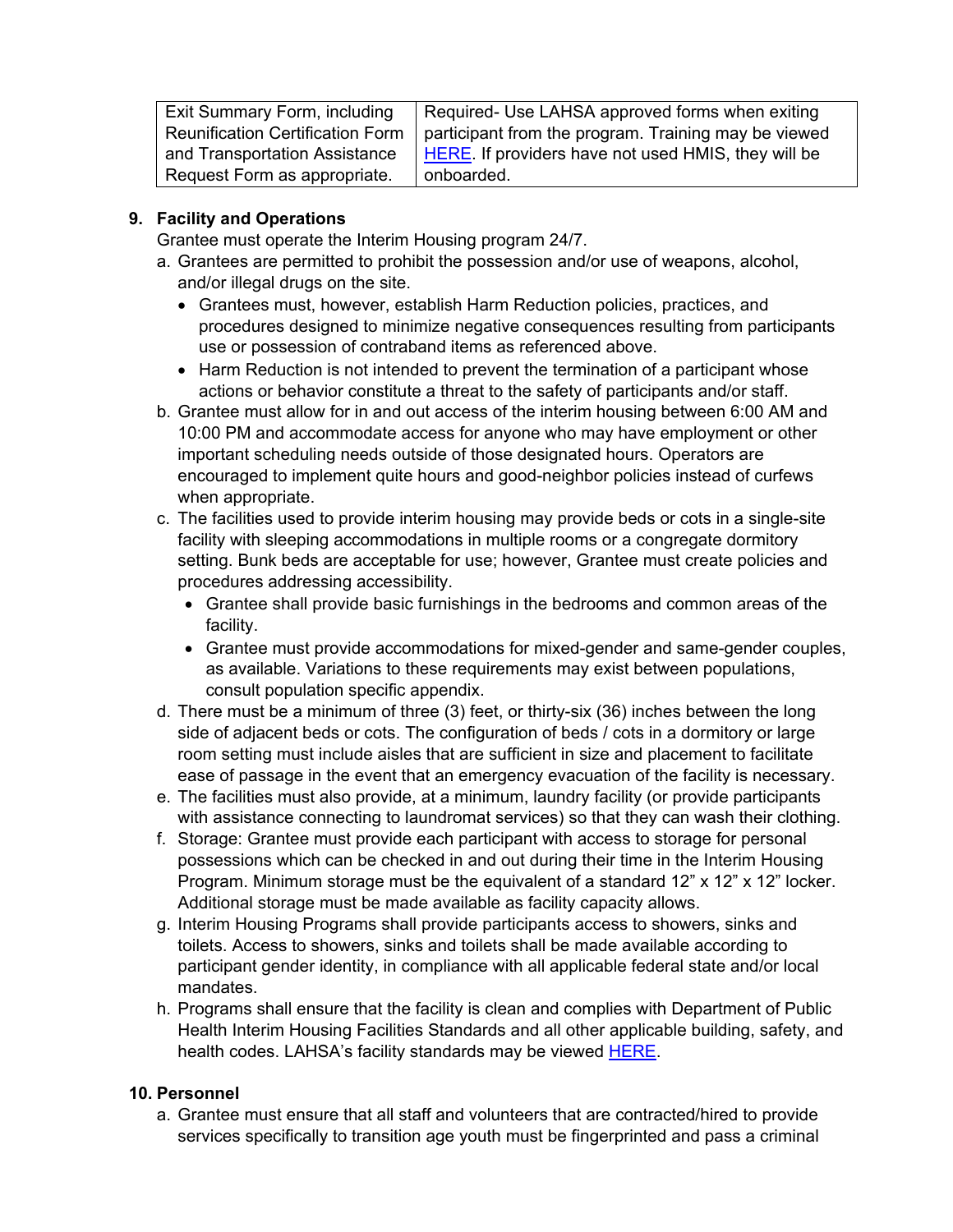background (Live Scan) check before working/ interacting with any youth who are served in the program.

b. Grantee must provide twenty-four (24) hour residential management and security services by qualified staff to ensure the safety of all participants and staff.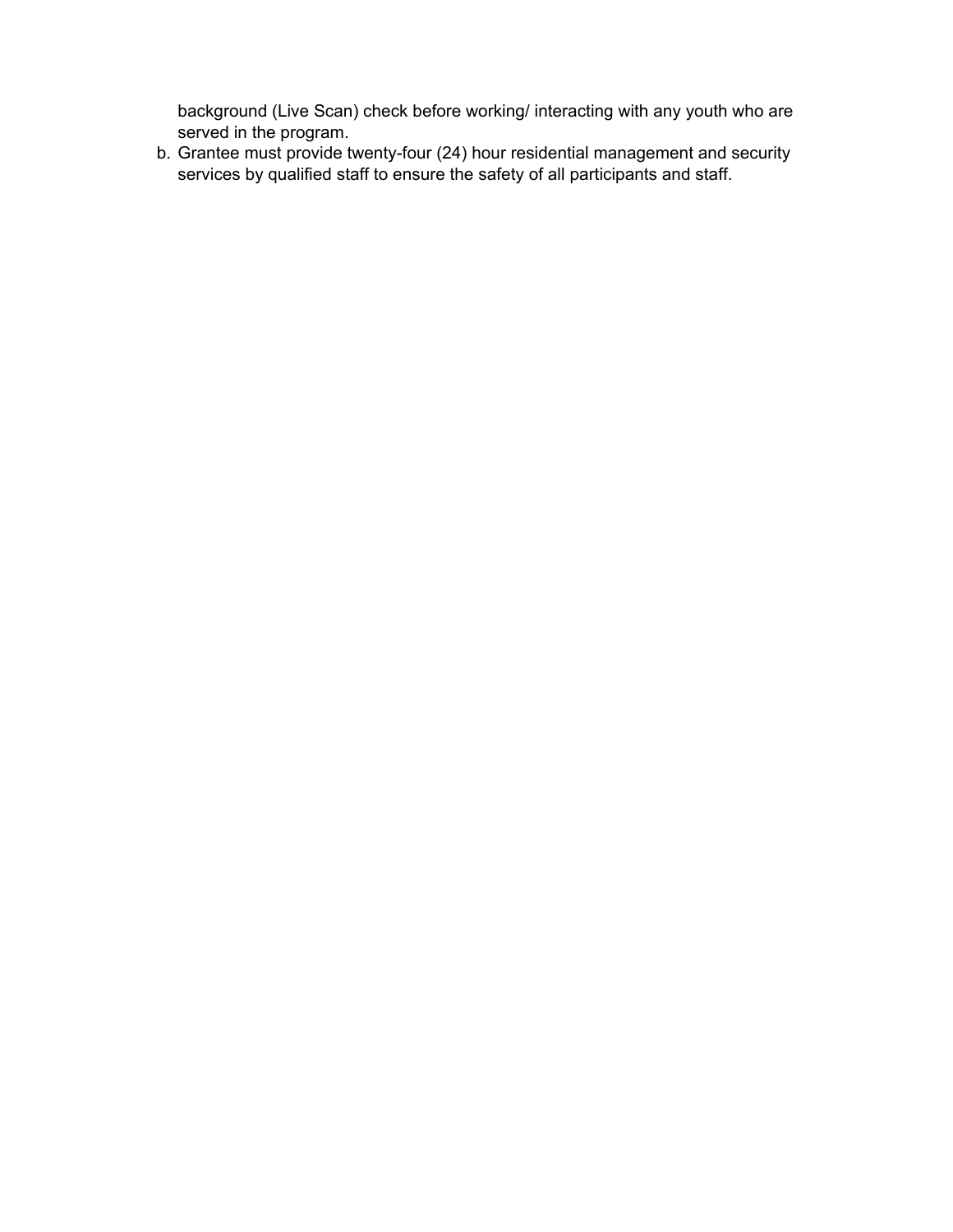## **CITIES AND COUNCILS OF GOVERNMENTS INTERIM HOUSING (IH) SERVICES FUND APPLICATION TEMPLATE**

| 1. PROPOSAL CONTACT INFORMATION (Administrative Entity)                                                                  |                      |                         |  |  |  |  |  |
|--------------------------------------------------------------------------------------------------------------------------|----------------------|-------------------------|--|--|--|--|--|
| Name of the City or COG                                                                                                  |                      |                         |  |  |  |  |  |
| <b>Address</b>                                                                                                           |                      |                         |  |  |  |  |  |
| Website                                                                                                                  |                      |                         |  |  |  |  |  |
| <b>Principal Point of Contact</b>                                                                                        | <b>Name</b>          | <b>Title</b>            |  |  |  |  |  |
|                                                                                                                          |                      |                         |  |  |  |  |  |
|                                                                                                                          | <b>Email Address</b> | <b>Telephone Number</b> |  |  |  |  |  |
|                                                                                                                          |                      |                         |  |  |  |  |  |
| My organization is proposing as                                                                                          |                      |                         |  |  |  |  |  |
| $\Box$ A single entity $\Box$ A joint venture or consortium. If the latter, list the partners involved in this proposal. |                      |                         |  |  |  |  |  |

| 2. LANDSCAPE ANALYSIS OF NEEDS, DEMOGRAPHICS AND RESOURCES                                                                                                   |                                |                                                                                                                         |  |  |  |  |
|--------------------------------------------------------------------------------------------------------------------------------------------------------------|--------------------------------|-------------------------------------------------------------------------------------------------------------------------|--|--|--|--|
| 2020 Point in Time Count of People Experiencing Homelessness (PEH) in the Proposer's Jurisdiction and                                                        |                                |                                                                                                                         |  |  |  |  |
| <b>Service Planning Area (SPA)</b>                                                                                                                           |                                |                                                                                                                         |  |  |  |  |
|                                                                                                                                                              | In the Proposer's Jurisdiction | In SPA that the Proposer's Jurisdiction<br>is Located In (1-8). Leave blank if you<br>don't have SPA-based information. |  |  |  |  |
| <b>Total Number of PEH</b>                                                                                                                                   |                                |                                                                                                                         |  |  |  |  |
| # of PEH Who are Unsheltered                                                                                                                                 |                                |                                                                                                                         |  |  |  |  |
| Demographic information of PEH,<br>including but not limited to (as<br>available):<br>• Race / ethnicity<br>• Gender identity<br>$\bullet$ Age<br>• LGBTQIA+ |                                |                                                                                                                         |  |  |  |  |
| # of Existing IH Beds/Units                                                                                                                                  |                                |                                                                                                                         |  |  |  |  |
| IH vacancy rate in the summer and<br>winter months                                                                                                           |                                |                                                                                                                         |  |  |  |  |
| Percentage of exits from emergency<br>shelters to permanent housing<br>solutions                                                                             |                                |                                                                                                                         |  |  |  |  |
| # of Planned IH Beds/Units                                                                                                                                   |                                |                                                                                                                         |  |  |  |  |
| # of Existing Permanent Housing<br>Units (i.e. Housing, Rapid<br>Rehousing, etc.)                                                                            |                                |                                                                                                                         |  |  |  |  |
| # of Existing Permanent Supportive<br>Housing Units (Project-based and<br>scattered sites)                                                                   |                                |                                                                                                                         |  |  |  |  |
| # of Planned Permanent Housing<br>Units (i.e. Rapid Rehousing)                                                                                               |                                |                                                                                                                         |  |  |  |  |
| # of Planned Permanent Supportive<br>Housing Units (Project-based and<br>scattered sites)                                                                    |                                |                                                                                                                         |  |  |  |  |
| Applying jurisdiction(s) has a Public<br>Housing Authority. (Yes/No)                                                                                         |                                |                                                                                                                         |  |  |  |  |
| Applying jurisdiction(s) has received<br><b>Emergency Housing Vouchers. If</b><br>yes, list the number of EHVs.<br>(Yes/No)                                  |                                |                                                                                                                         |  |  |  |  |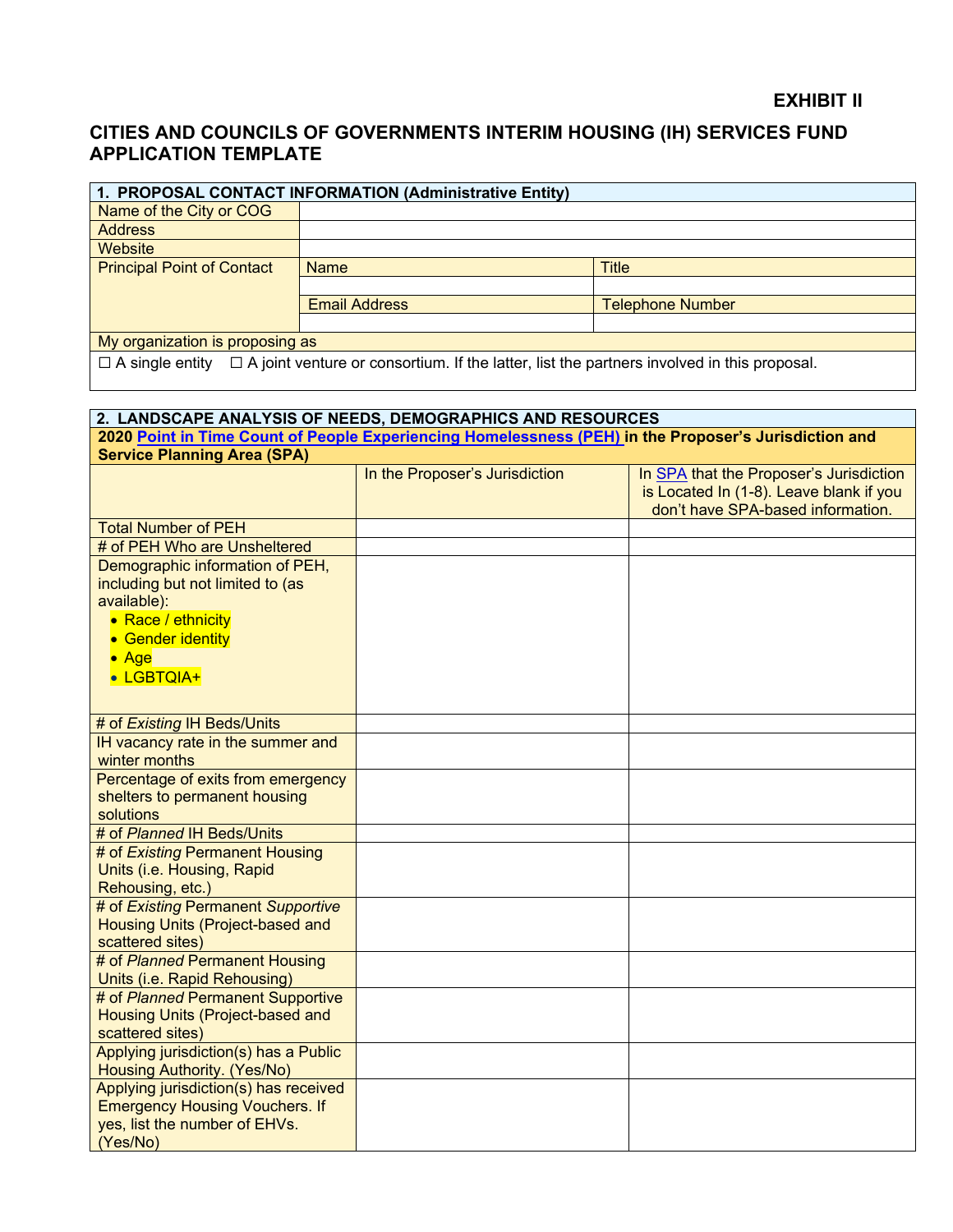|                         | 3. PROPOSAL FOR INTERIM HOUSING (IH)                                                                          |                                                   |                    |  |  |  |
|-------------------------|---------------------------------------------------------------------------------------------------------------|---------------------------------------------------|--------------------|--|--|--|
| <b>Project Name</b>     |                                                                                                               |                                                   |                    |  |  |  |
| <b>Project Address</b>  |                                                                                                               |                                                   |                    |  |  |  |
| <b>Target Service</b>   | Targeted region(s) the proposed project will serve.                                                           |                                                   |                    |  |  |  |
| Area                    |                                                                                                               |                                                   |                    |  |  |  |
| Type of IH              | Congregate, Non-Congregate such as Tiny Home/Pallet Shelter. If other, please state.                          |                                                   |                    |  |  |  |
|                         |                                                                                                               |                                                   |                    |  |  |  |
| <b>Project Status</b>   | $\Box$ Newly constructed IH site                                                                              | $\Box$ Remodeled existing property to serve as IH |                    |  |  |  |
|                         | Expansion in existing IH project to add more IH beds $\Box$ Existing site without expansion                   |                                                   |                    |  |  |  |
|                         | $\Box$ Other: Please explain.                                                                                 |                                                   |                    |  |  |  |
| <b>Project Duration</b> | <b>Project Start Date</b><br><b>Project End Date</b>                                                          |                                                   |                    |  |  |  |
|                         |                                                                                                               |                                                   |                    |  |  |  |
| Project                 | Total # of Beds/Units in the Project                                                                          | Total # of Beds/Units requested for funding       |                    |  |  |  |
| Beds/Units (#)          |                                                                                                               |                                                   |                    |  |  |  |
| <b>Project Budget</b>   | Total Project Budget (\$)                                                                                     | <b>Funding Request (\$)</b>                       | Bed/Unit Rate (\$) |  |  |  |
|                         |                                                                                                               |                                                   |                    |  |  |  |
|                         | If the total project budget exceeds the funding request, list other funding sources, amounts and<br>duration. |                                                   |                    |  |  |  |
|                         |                                                                                                               |                                                   |                    |  |  |  |

| <b>Site</b><br><b>Operator</b><br><b>Target</b>         | If the applicant is not operating the proposed project, describe how the proposer will retain a sub-<br>contractor to operate the proposed IH. Include how the proposer will ensure equitable access to the<br>subcontracting opportunity(ies), particularly for smaller-scale contractors and/or contractors located in<br>the targeted service area. If there is an executed contract with the service provider, please include a<br>copy of the contract with your application submission.<br>Describe the target population to be served by the IH site. Include demographic details, including but                                                                                                                                                                                                                                                                         |
|---------------------------------------------------------|---------------------------------------------------------------------------------------------------------------------------------------------------------------------------------------------------------------------------------------------------------------------------------------------------------------------------------------------------------------------------------------------------------------------------------------------------------------------------------------------------------------------------------------------------------------------------------------------------------------------------------------------------------------------------------------------------------------------------------------------------------------------------------------------------------------------------------------------------------------------------------|
| <b>Population</b><br>to be<br>served                    | not limited to race / ethnicity, gender, age, and LGBTQIA+. Please also detail any population you are<br>serving that might be disproportionately affected by homelessness.                                                                                                                                                                                                                                                                                                                                                                                                                                                                                                                                                                                                                                                                                                     |
| <b>Project</b><br><b>Description</b>                    | At the minimum, this section needs to include:<br>1. Demonstrated need<br>2. Project Intent/envisioned outcomes<br>3. Proposed uses of funds requested including how it complements other existing or future fundng<br>4. Equitably closing the gaps for demographic subpopulations that are underserved<br>5. Evidence of connection with the local homeless Coordinated Entry System including utilization of<br>Homeless Management Information System<br>6. A demonstration of how the jurisdiction has coordinated, and will continue to coordinate, with other<br>jurisdictions<br>7. A demonstration of the applicant partners with, or plans to use funding to increase partnership with<br>local health, behavioral health, social services, and justice entities located within the target service<br>area(s) and with people with lived experiences of homelessness. |
| <b>Equity</b>                                           | Describe specific actions the proposed project will take to ensure racial, gender and other forms of<br>equity in service delivery and housing placements, changes to procurement, or other means of<br>advancing equitable access to housing and services for racial /ethnic groups overrepresented among<br>residents experiencing homelessness.                                                                                                                                                                                                                                                                                                                                                                                                                                                                                                                              |
| <b>Pathway to</b><br><b>Permanent</b><br><b>Housing</b> | 1. Describe how the proposed project will directly link clients to permanent housing exits, i.e.,<br>demonstrate a direct pathway to permanent housing via efforts such as rapid re-housing, matching<br>Housing Choice Vouchers/Emergency Housing Voucher clients to scattered site housing, master<br>leasing, etc.<br>2. If the proposed project is a part of expanding the permanent housing capacity, please describe. i.e.,<br>collaborating with LAHSA and Department of Health Services to secure new scattered permanent<br>housing units or master leasing by engaging multi-unit property owners in their local jurisdictions.                                                                                                                                                                                                                                       |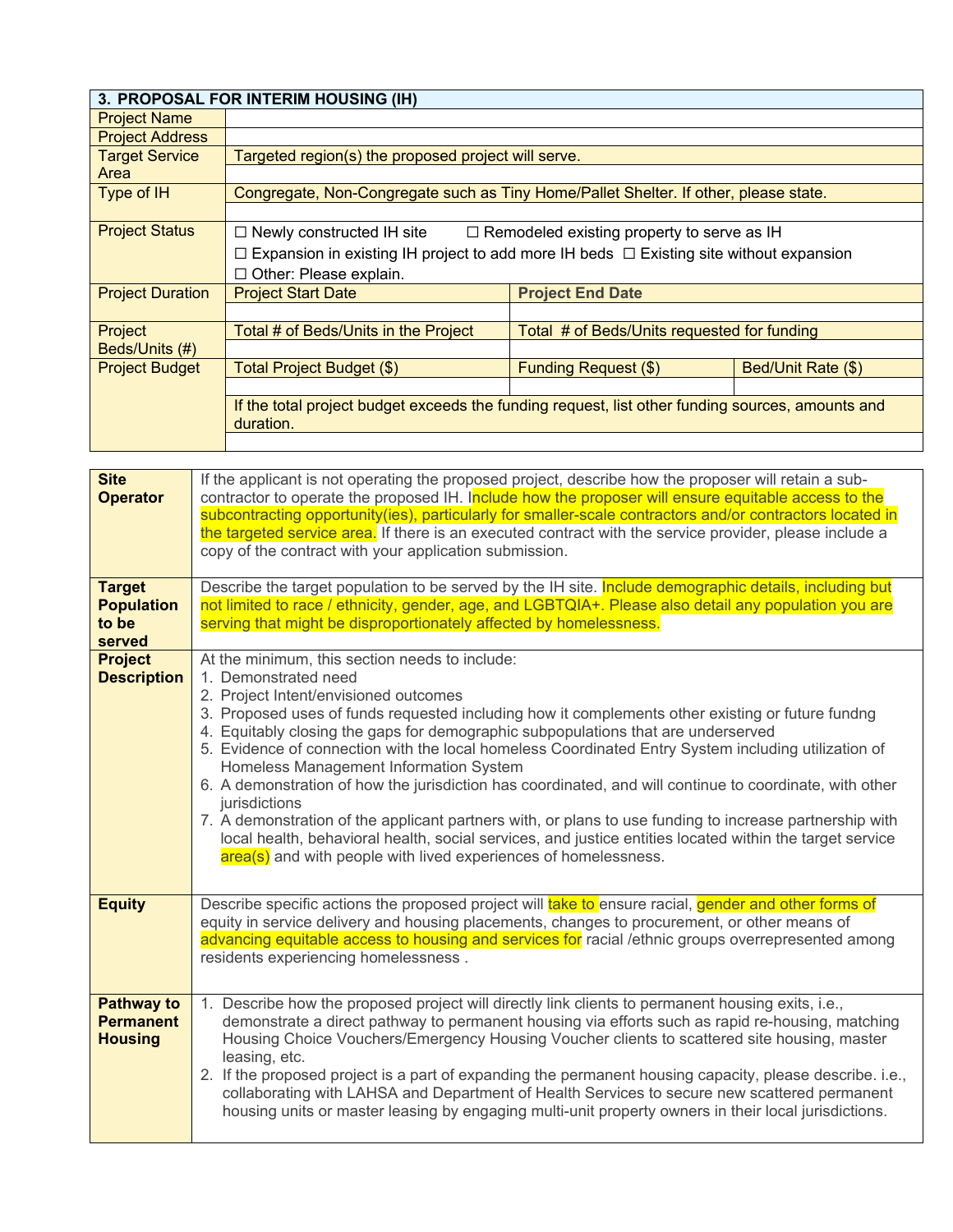|     | 4. WORKPLAN FOR THE PROPOSED PROJECT                                                                                                                                                                                                                                                                                            |                 |
|-----|---------------------------------------------------------------------------------------------------------------------------------------------------------------------------------------------------------------------------------------------------------------------------------------------------------------------------------|-----------------|
|     | Provide a work plan with detailed specific tasks, deliverables and target timeline. Add more tables and rows as needed.                                                                                                                                                                                                         |                 |
|     | Activity (who, what, and target deliverable)                                                                                                                                                                                                                                                                                    | <b>Target</b>   |
|     | Examples are provided below.                                                                                                                                                                                                                                                                                                    | <b>Timeline</b> |
| 1.2 | City to execute a sub-contract with the interim housing Operator                                                                                                                                                                                                                                                                | MM/YYYY         |
| 1.3 | Engage clients and create a bynames list                                                                                                                                                                                                                                                                                        | MM/YYYY         |
| 1.4 | Begin interim housing operation                                                                                                                                                                                                                                                                                                 | MM/YYYY         |
| 1.5 | Develop a standardized training curriculum and ensure staff are trained on Coordinated Entry<br>System intakes, HMIS, and how to assess clients and make effective referrals to mainstream<br>services including, but not limited to, General Relief, CalFresh, Medi-Cal, mental health and<br>substance use disorder services. | <b>MM/YYYY</b>  |
| 1.6 | Achieve an 95% occupancy                                                                                                                                                                                                                                                                                                        | Quarterly       |
| 1.7 | Serve at least # of unduplicated clients                                                                                                                                                                                                                                                                                        | Quarterly       |
| 1.8 | Achieve at least 40% unduplicated clients' exits to permanent housing                                                                                                                                                                                                                                                           | Contract term   |
| 2.1 | Establish a partnership with LAHSA and Dept. of Health Services in securing new permanent<br>housing for IH clients to transition to.                                                                                                                                                                                           | MM/YYYY         |
|     |                                                                                                                                                                                                                                                                                                                                 |                 |
|     |                                                                                                                                                                                                                                                                                                                                 |                 |
|     |                                                                                                                                                                                                                                                                                                                                 |                 |
|     |                                                                                                                                                                                                                                                                                                                                 |                 |
|     |                                                                                                                                                                                                                                                                                                                                 |                 |
|     |                                                                                                                                                                                                                                                                                                                                 |                 |
|     |                                                                                                                                                                                                                                                                                                                                 |                 |
|     |                                                                                                                                                                                                                                                                                                                                 |                 |
|     |                                                                                                                                                                                                                                                                                                                                 |                 |
|     |                                                                                                                                                                                                                                                                                                                                 |                 |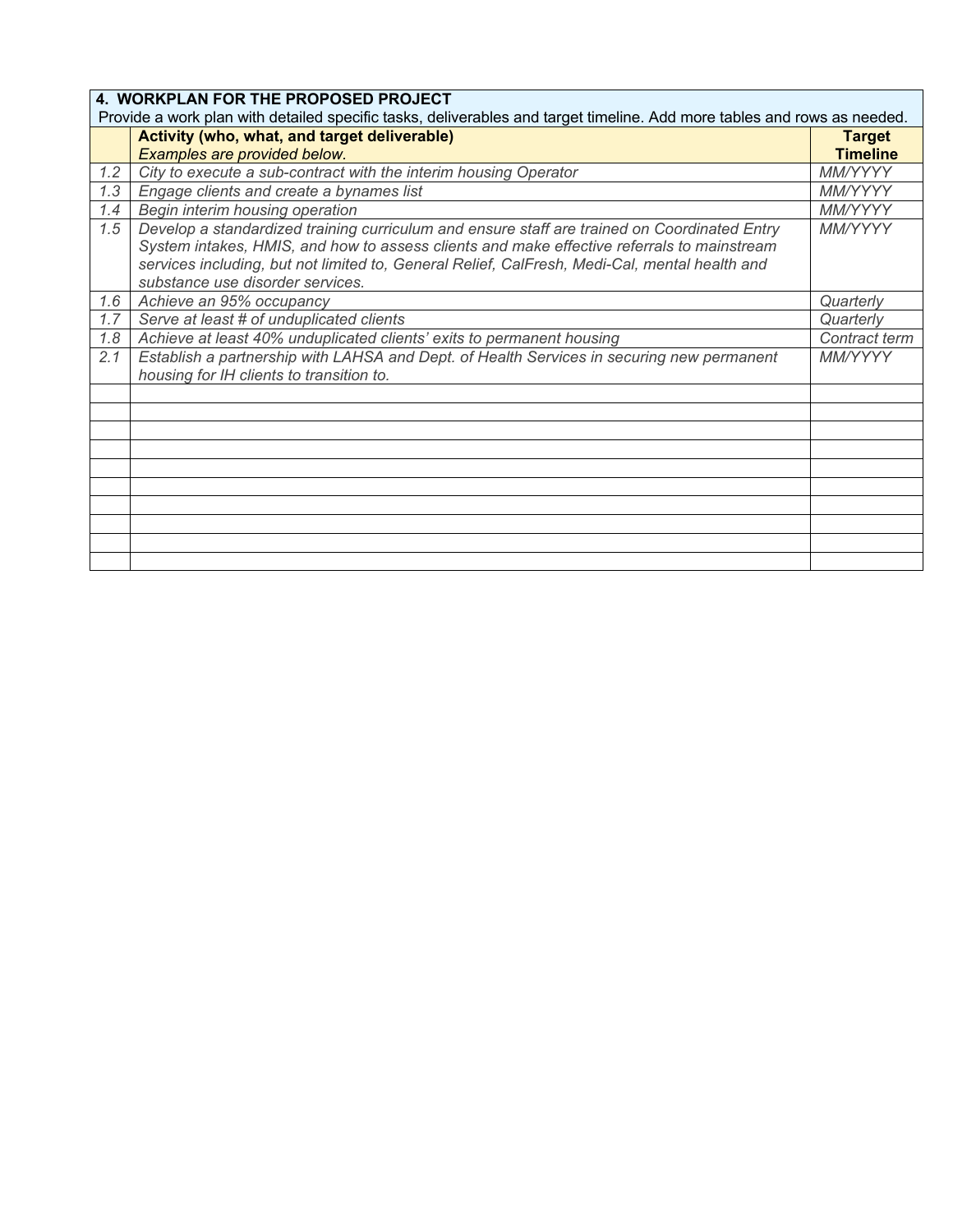## **5. KEY STAKEHOLDERS AND PARTNERS**

List and describe key stakeholders and partners, starting with the proposing agency, involved in supporting implementation of the proposed project. Include their specific roles and financial and in-kind contribution, if applicable, with funding amounts. Add more rows as needed.

| ີ<br><b>Agency</b> | <b>Role</b> | <b>Contribution</b> |
|--------------------|-------------|---------------------|
|                    |             |                     |
|                    |             |                     |
|                    |             |                     |
|                    |             |                     |
|                    |             |                     |
|                    |             |                     |
|                    |             |                     |
|                    |             |                     |
|                    |             |                     |
|                    |             |                     |

#### **6. ADDITIONAL COMMENTS**

If there is anything else that you would like to share about the project, please include here.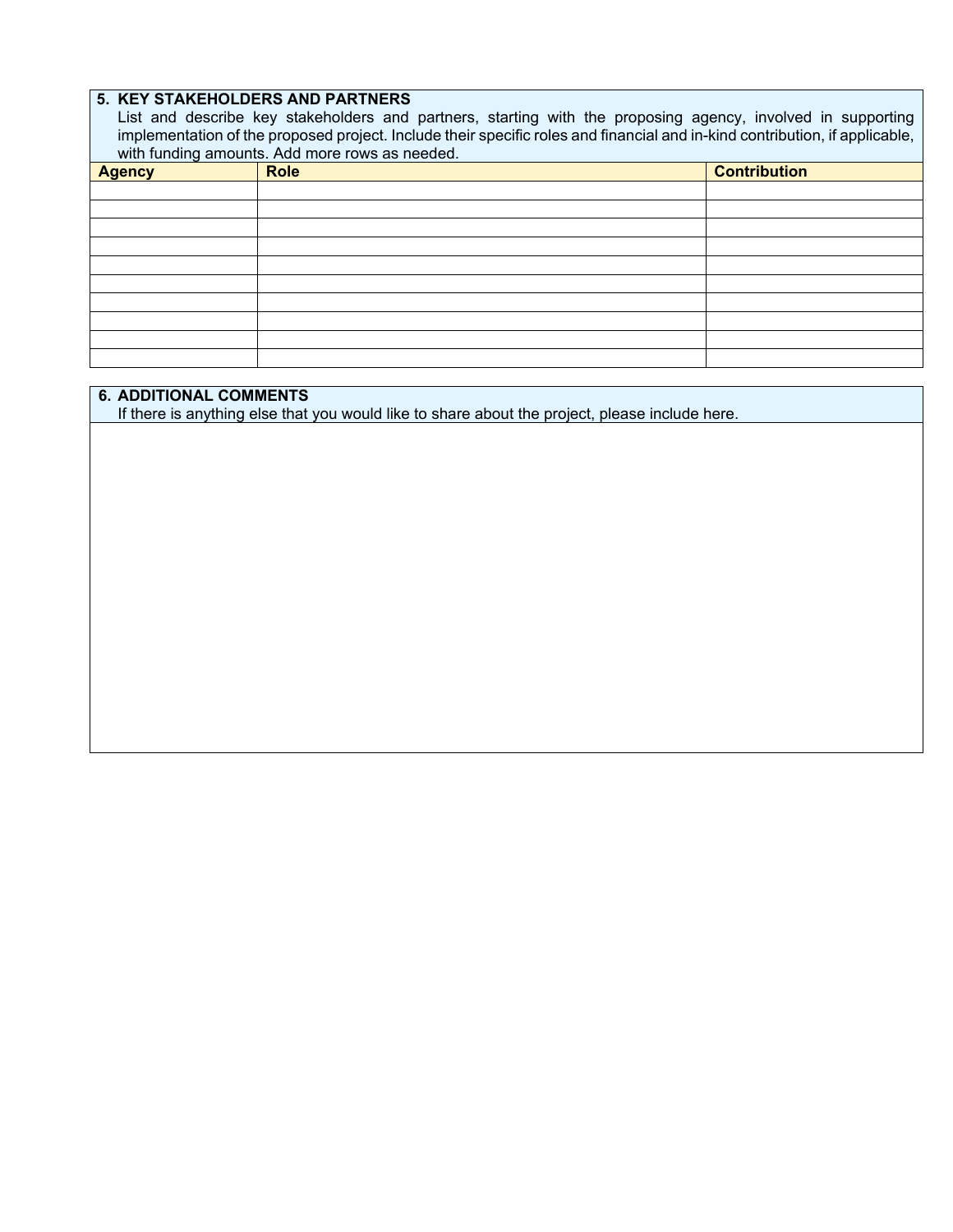## **CITIES AND COUNCILS OF GOVERNMENTS INTERIM HOUSING SERVICES FUND PROJECT BUDGET TEMPLATE**

| <b>Applicant Name</b>           | <b>Date</b>                    |
|---------------------------------|--------------------------------|
| <b>Project Address</b>          | <b>Project Start Date</b>      |
| Total Operating Budget (\$)     | Total Requested Funds (\$) (1) |
| <b>Total # of Operating Bed</b> | Bed/Unit Rate $(\$)$ (2)       |

#### **Complete sections that are applicable to the proposed project. Add additional line items as needed.**

|                                                  | Total Annual Cost (3) |                         |                  | <b>CCOGIHS</b>                   | Remaining                | <b>Description/Justification</b>                                                  |  |
|--------------------------------------------------|-----------------------|-------------------------|------------------|----------------------------------|--------------------------|-----------------------------------------------------------------------------------|--|
| <b>Expenses</b>                                  | <b>FTE</b>            | Annual<br><b>Salary</b> | FY 22-23<br>Cost | <b>Funding</b><br><b>Request</b> | Cost(4)                  | (Include a description, justification and or explanation for<br>each budget item) |  |
| <b>Personnel</b>                                 |                       | \$                      | \$               | \$.                              | \$                       |                                                                                   |  |
|                                                  |                       | \$                      | \$               | \$                               | $\mathfrak{S}$           |                                                                                   |  |
|                                                  |                       | \$                      | \$               | \$                               | \$                       |                                                                                   |  |
|                                                  |                       | \$                      | \$               | \$                               | \$                       |                                                                                   |  |
|                                                  |                       | \$                      | \$               | \$                               | \$                       |                                                                                   |  |
|                                                  |                       | \$                      | \$               | \$                               | \$                       |                                                                                   |  |
| <b>Salaries Subtotal</b>                         |                       | \$                      | \$               | \$                               | \$                       |                                                                                   |  |
| Employee Benefits @<br>$\%$                      |                       | \$                      | \$               | $\mathfrak{L}$                   | \$                       |                                                                                   |  |
| <b>Subtotal Salaries &amp; Employee Benefits</b> |                       | \$                      | \$               | $\mathfrak{L}$                   | $\mathbb{S}$             |                                                                                   |  |
| <b>Services and Supplies</b>                     |                       | <b>Total Annual</b>     | FY 22-23         | <b>CCOGIHS</b><br><b>Funding</b> | <b>Remaining</b>         | <b>Description/Justification</b>                                                  |  |
|                                                  |                       | Cost(3)                 | Cost             | <b>Request</b>                   | Cost(4)                  | (Include a description, justification and or explanation<br>for each budget item) |  |
| <b>Client/Member Expenses</b>                    | \$                    |                         | \$               | \$                               | \$                       |                                                                                   |  |
| <b>Equipment Lease</b>                           | \$                    |                         | \$               | \$                               | \$                       |                                                                                   |  |
| Maintenance/Janitorial                           | \$                    |                         | \$               | $\mathfrak{L}$                   | \$                       |                                                                                   |  |
| Program Supplies                                 | \$                    |                         | \$               | $\mathfrak{L}$                   | \$                       |                                                                                   |  |
| Office Supplies, Postage, Printing               | \$                    |                         | \$               | $\mathfrak{L}$                   | \$                       |                                                                                   |  |
| Security                                         | \$                    |                         | \$               | $\mathfrak{L}$                   | \$                       |                                                                                   |  |
| <b>Staff Mileage/Parking</b>                     | \$                    |                         | \$               | \$                               | $\mathbb{S}$             |                                                                                   |  |
| <b>Staff Training/Development</b>                | \$                    |                         | \$               | \$                               | $\mathbb{S}$             |                                                                                   |  |
| Telephone/Communications                         | \$                    |                         | \$               | \$                               | \$                       |                                                                                   |  |
| <b>Trash/Waste Disposal</b>                      | \$                    |                         | \$               | \$                               | $\overline{\mathcal{S}}$ |                                                                                   |  |
| Transportation                                   | \$                    |                         | \$               | \$                               | \$                       |                                                                                   |  |
| Vehicle Maintenance and Insurance                | \$                    |                         | \$               | \$                               | \$                       |                                                                                   |  |
| <b>Subtotal Services/Supplies</b>                | \$                    |                         | \$               | \$                               | \$                       |                                                                                   |  |
| <b>Sub-Contractor/Consultant</b>                 |                       |                         |                  |                                  |                          |                                                                                   |  |
|                                                  | \$                    |                         | \$               | \$                               |                          |                                                                                   |  |
| <b>Subtotal Sub-Contractor/Consultant</b>        | $\mathfrak{S}$        |                         | \$               | \$                               |                          |                                                                                   |  |